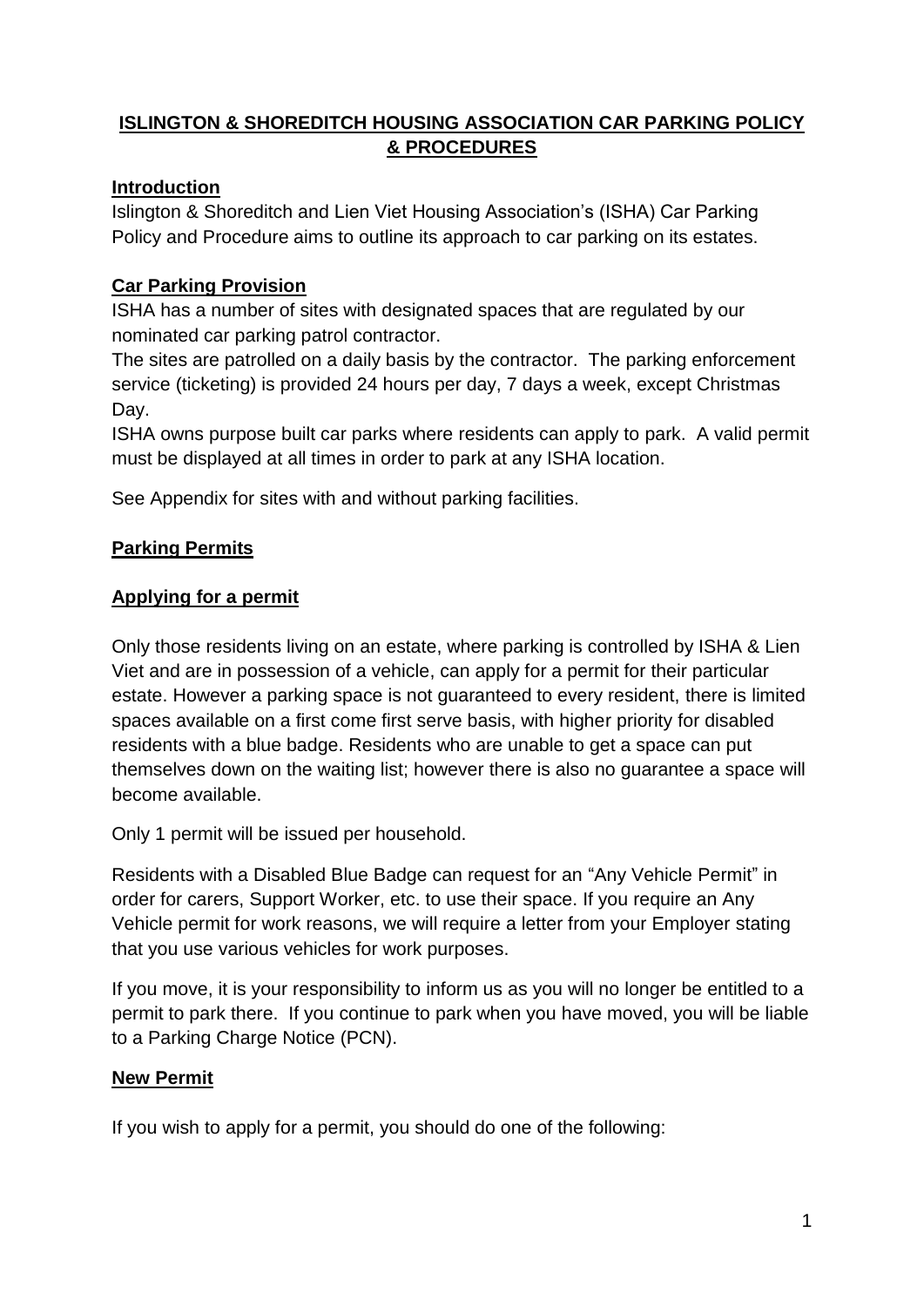- 1. You can collect an application form at the ISHA office, located at 102 Blackstock Road, London, N4 between 9.00am and 5.00pm, Monday-Friday
- 2. Telephone the central switchboard number, 0300 131 7300, between 9.00am and 5.00pm on Monday- Friday, to request an application form to be sent to you.
- 3. E-mail us at *isha@isha.co.uk* to request an application form.

Once you have submitted your application, this will be acknowledged in writing, telephone or email within 48 hours and you will be advised of your priority. We will also confirm where you are on the waiting list (e.g. first, second, etc.) and whether there are currently any spaces available on your estate.

On receipt of your application we cannot guarantee we will be able to issue you with a permit straight away. Permits are issued on availability and priority will be given to disabled residents.

We will review the waiting list regularly to ensure all applications are monitored and spaces allocated as efficiently as possible.

Where ISHA is able to allocate a parking space and you are next on the waiting list, we will contact you.

You will need to provide all of the necessary documents (as below) and also be required to pay the fee before collecting the permit. Payment should be made by cash, debit card or credit card.

# **If you are accepted for a permit you will need to supply the following documentation:**

- 1. A copy of your vehicle registration document (V5) registered to your ISHA address. The ISHA address must be your principal home
- 2. If you are registered disabled, you must give a copy of your Disabled Blue Badge
- 3. A copy of your Motability Policy if registered disabled and using a Motability car.
- 4. Signed Terms and Conditions
- 5. Must not be in any rent arrears if you are in rent arrears you will need to set up an agreement with your Revenue Officer and you will be required to adhere to this agreement.
- 6. You must also ensure your car is roadworthy, i.e. Valid Tax, Insurance and MOT.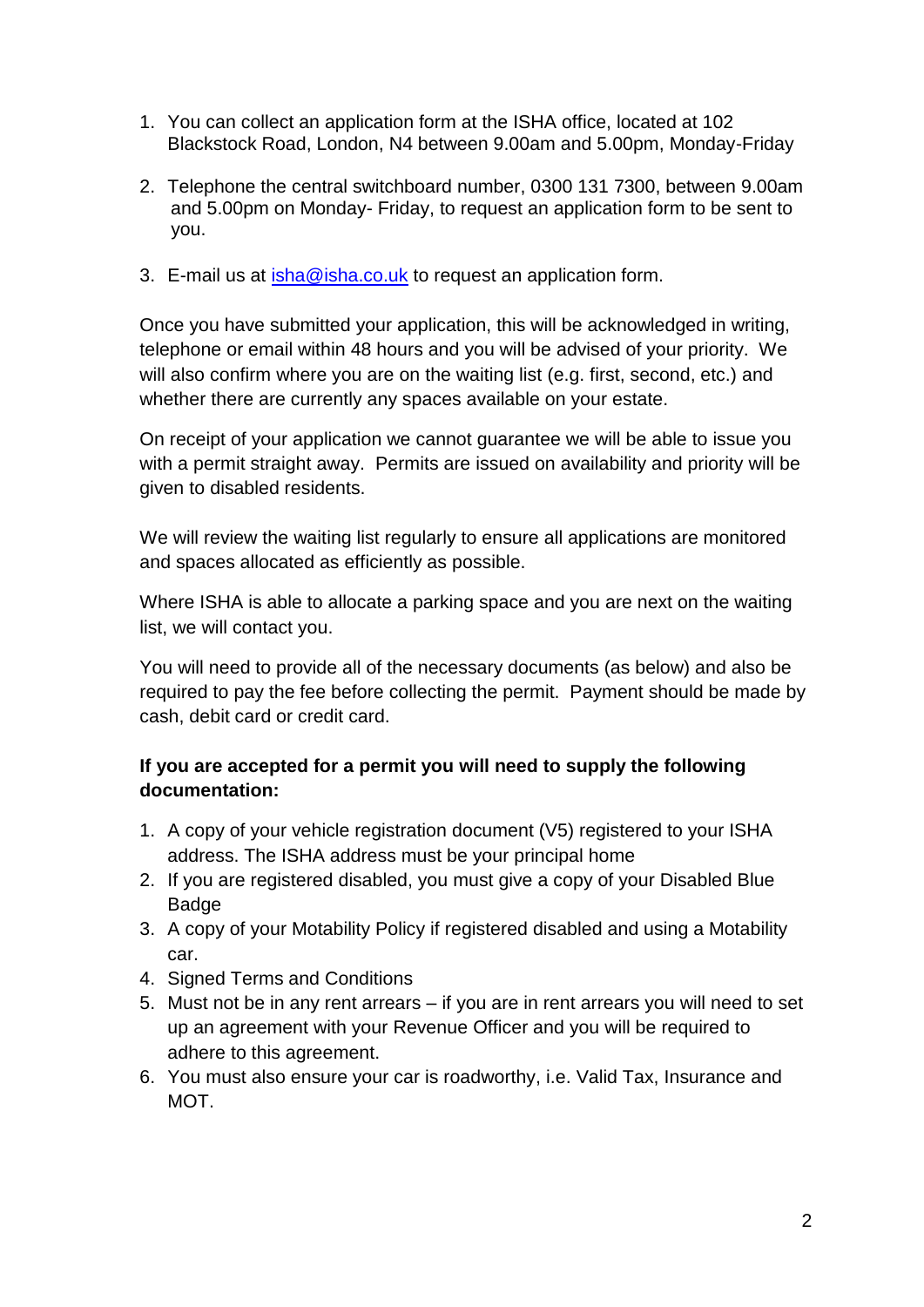# **Renewal of Existing Permit**

You will be notified in writing before your permit is due to run out in order for the new permit to be processed. If all your details are still the same, you have no rent arrears and have paid the fee the permit will be issued. We will notify you in this letter of any documents we require in order for this permit to be processed.

If you are in rent arrears you will have 14 days to clear or to make an agreed payment plan with your revenue officer, which must be adhered to otherwise the space will be given to another resident.

## **Charges to residents**

Permits will be issued at a cost of £100.00\* per annum for each vehicle occupying a space, for all residents. Permits run from 1<sup>st</sup> August to 31<sup>st</sup> July, if you purchase your permit before or after August it will still run until 31<sup>st</sup> July however you will pay a pro rota fee of £8.40 per month. If you purchase your permit within the middle of any month you will still be required to pay for the full month.

**Note:** Registered disabled Blue Badge Holders will not be charged but still need to apply for a valid parking permit for their estate.

## **What to do if you change your vehicle**

If you are changing your vehicle, permanently or temporarily (Hire car) you must notify ISHA by telephoning on 0300 131 7300 or by attending the ISHA office in person, between 9am- 5pm Monday-Friday, before parking your new vehicle on site. You should not use your old permit because the registration number and vehicle details will be different.

If you are changing your vehicle, you should provide the following information in person:

- 1. A copy of your vehicle registration document (V5) registered to your ISHA address. The ISHA address must be your principal home
- 2. If you are registered disabled, you must give a copy of your Disabled Blue **Badge**
- 3. A copy of your Motability Policy if registered disabled and using a Motability car.

You should also return your old permit to ISHA when supplying the above information.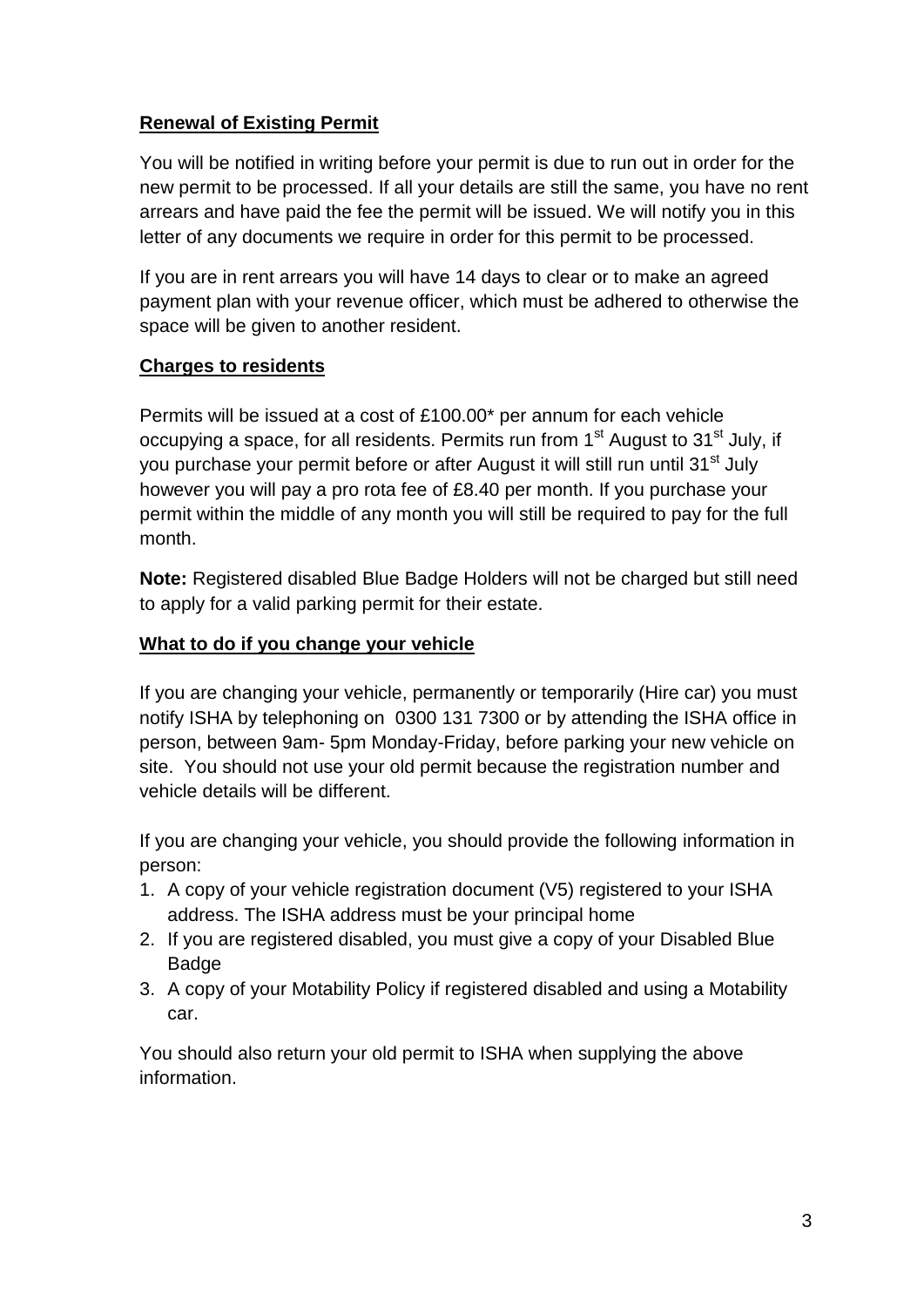## **Lost/Stolen Permits**

Lost/ stolen resident permits will be replaced at a charge of £6<sup>\*</sup>. This charge **does** apply to registered disabled car owners.

If you come across a lost parking permit please notify the office and destroy the permit. If it is found that you are using a permit that has not been allocated to you all permits will be revoked and you will not be eligible for any future permits.

Residents will be notified a minimum of 2 months in advance of any annual fee increase.

## **Charges for visitors**

From 1 May 2015, charges for visitors' permits will be £25\* for a booklet of 10 tickets. All permits will be valid for a maximum of 3 hours and maximum of 3 tickets can be displayed at any one time, totalling 9 hours. A maximum of 5 books will be issued to each household per annum (this runs between 1<sup>st</sup> August to  $31<sup>st</sup>$ July).

There will be no Car Park Patrolling for Visitors Bays between the hours of 12am and 6am.

Visitor's permits cannot be bought individually and can only be purchased 1 book at a time.

Blue badge holders also need to purchase and display visitors permits in order to park in a visitors bay.

If you are in rent arrears you will not be able to purchase visitors permits unless you have made an agreement with your Revenue Officer and you will be required to adhere to this agreement.

Please note if you are found selling on visitor's permits you will lose your right to purchase visitors permits in the future and possible further action may be taken.

## **\*These charges are correct as of 1 January 2015.**

If a vehicle is issued with a Parking Charge Notice, the following charges will be incurred to the owner:

## **1. Parking Charge Notice (when a ticket is issued) £100, reduced to £60 if paid within 14 days.**

Such fees should be paid directly to the Parking Control Contractor.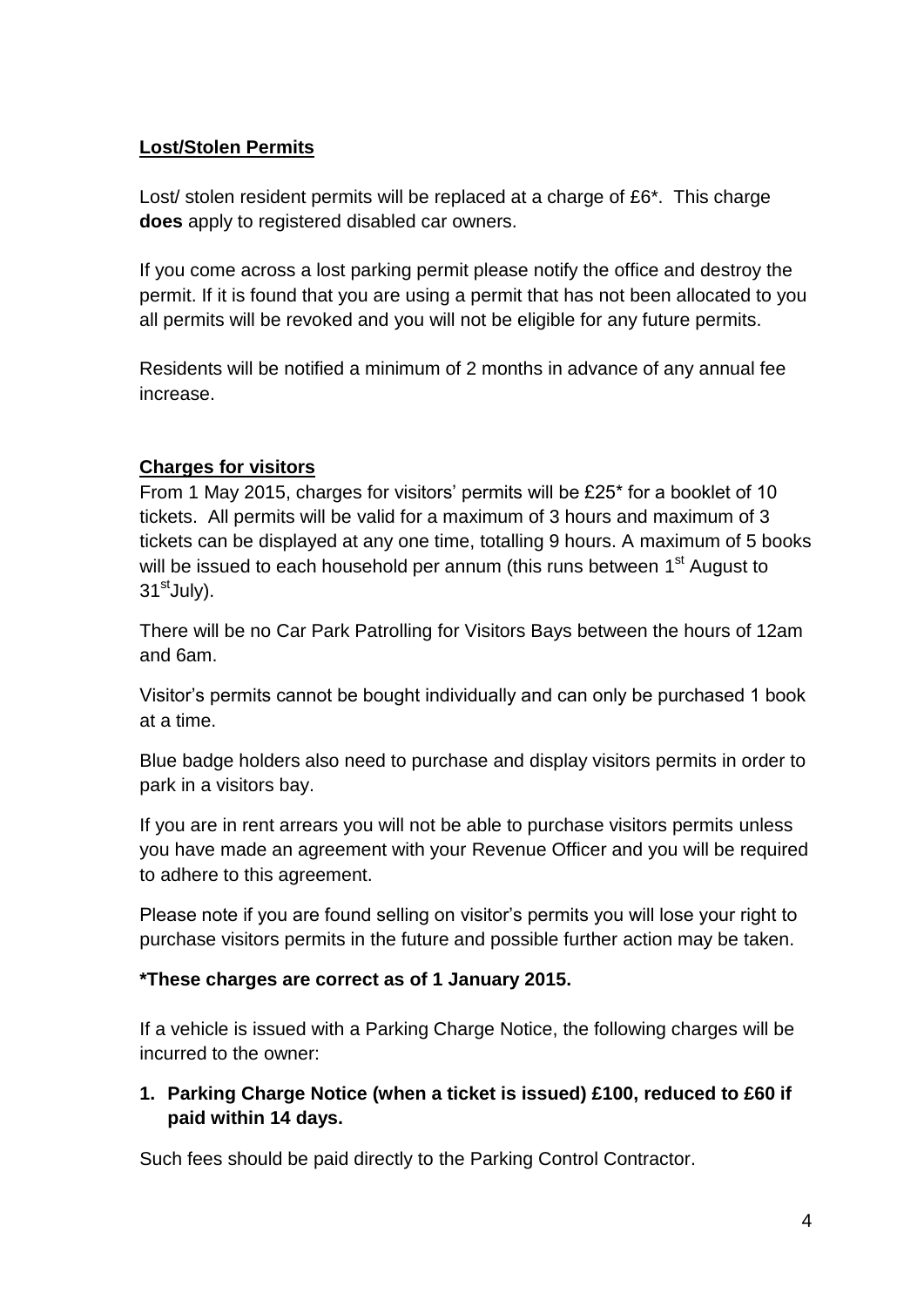Payment Line: 0330 900 7777

If you have any queries or wish to appeal a Parking Charge Notice please contact: -

Car Parking Partnership PO Box 635 **Chorley** PR6 6NJ [www.carparkingpartnership.co.uk](http://www.carparkingpartnership.co.uk/)

**Please note: -** ISHA do not deal with appeals NOTE:

- **i.** When you receive your permit, you must ensure this is displayed prominently in your vehicle either on the dashboard or in your windscreen. If your permit is not prominently displayed, you run the risk of being issued with a Parking Charge Notice.
- **ii.** Vehicles without valid road tax will receive a Parking Charge Notice. The contractor always checks the validity online as a procedure so this will incorporate the new tax disc rules October 2014. (No longer required to display a tax disc).
- **iii.** If someone is in parked in breach of the Terms and Conditions please notify the Patrol Team on 01992 764 520. If this vehicle is parked in your Bay and therefore you have to park somewhere else on site when you speak to the Patrol Team they will provide you with a suspension number which you will need to display in your windscreen in order to not receive a Parking Charge Notice.

## **Policy & Procedure Review**

This policy and procedure will be reviewed in March 2018. If you are unhappy with the conduct of the parking contractor, you must appeal to the Parking Control contractor in writing.

# **Appendix**

## **Sites with Limited Parking Available**

All bays are on a first come first serve basis, there is a waiting list for all sites and if you are on this waiting list you will be contacted when a space becomes available, however please be advised you could be on the waiting list a long time and it is not a guarantee that you will get a space.

## **Hackney**

| Belvedere Court, 65 De Beauvoir Crescent, N1 | 6 BAYS |
|----------------------------------------------|--------|
| Gopsall Street & Penn Street, E8             | 6 BAYS |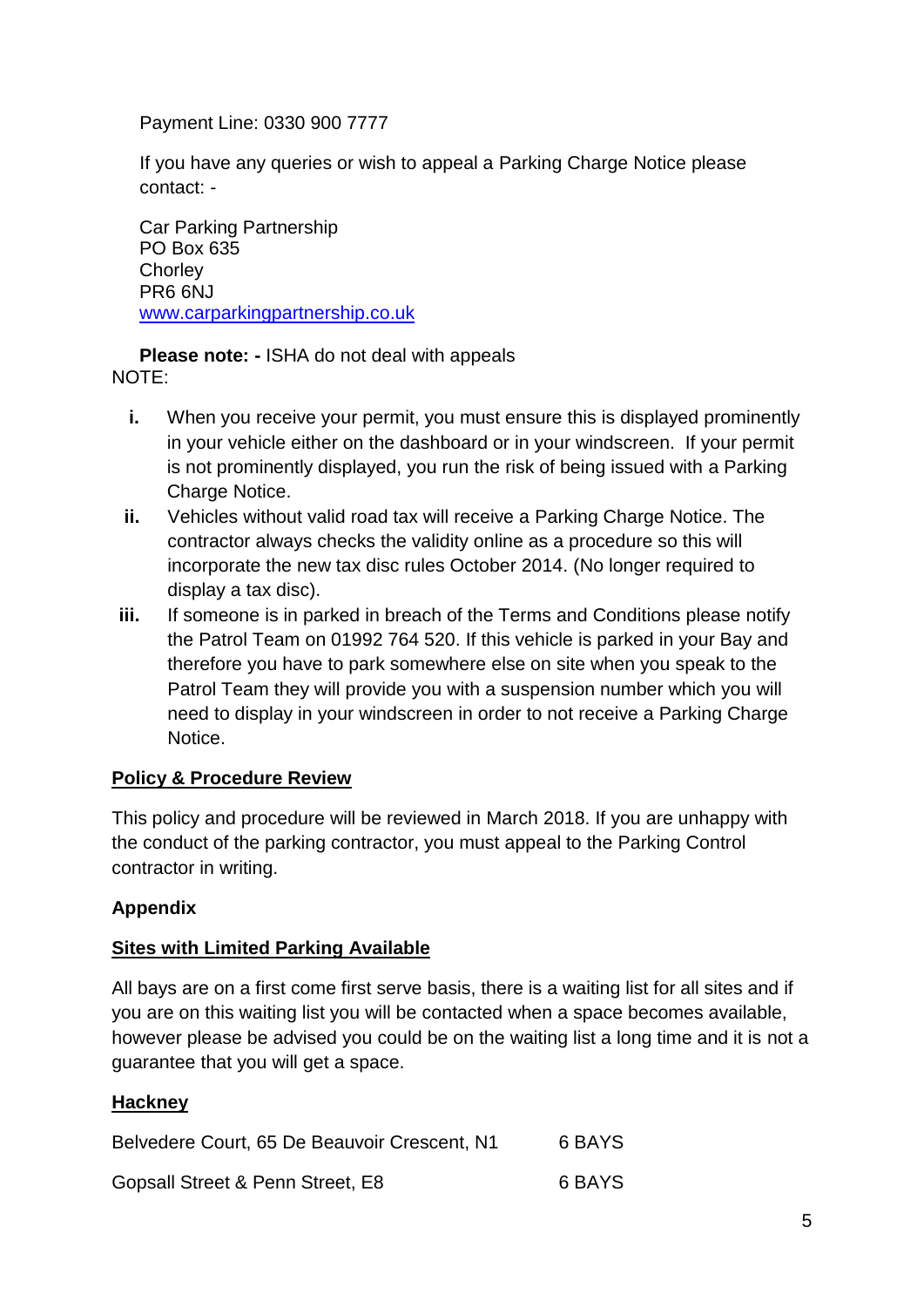| Halley House & Ken Wilson House, E2          | 16 BAYS                                           |
|----------------------------------------------|---------------------------------------------------|
| Lyme Grove & Protea Place, E9                | 9 BAYS, 4 only for disabled<br>properties         |
| New North Road & Mintern Street, N1          | 10 BAYS                                           |
| Portfleet Place, N1                          | 8 BAYS                                            |
| Queensbridge Road, E8                        | 5 BAYS                                            |
| Stables Lodge, E8                            | 6 BAYS                                            |
| Sojourner Truth Close, E8                    | 8 BAYS                                            |
| <b>Islington</b>                             |                                                   |
| Brooksby House & Lofting House, N1           | 7 BAYS                                            |
| Porter Square, N1                            | 22 BAYS                                           |
| Robinson Court, N1                           | 7 BAYS                                            |
| Salisbury House, N1                          | 9 BAYS                                            |
| St Mary's House, N1                          | 11 BAYS                                           |
| Vivian Comma Close, N4                       | 11 BAYS                                           |
| <b>Waltham Forest</b>                        |                                                   |
| Almond Close, 82-84 Forest Road, E17         | 7 BAYS                                            |
| Celebration Way, Repton House, E4            | 14 BAYS, all allocated to<br>disabled properties. |
| Chingstone Terrace, E4                       | 10 BAYS                                           |
| 92 - 112 Corbett Road, E17                   | 6 BAYS                                            |
| 276-278 Forest Road, E17                     | 12 BAYS                                           |
| 544-558 Forest Road, E17                     | 19 BAYS                                           |
| 33 Higham Hill Road & Willow Tree Court, E17 | 7 BAYS                                            |
| 857 Lea Bridge Road, E17                     | 15 BAYS                                           |
| West Central Apartments, E17                 | 4 BAYS, all allocated to<br>disabled properties.  |
| Wilton Place, E4                             | 11 BAYS                                           |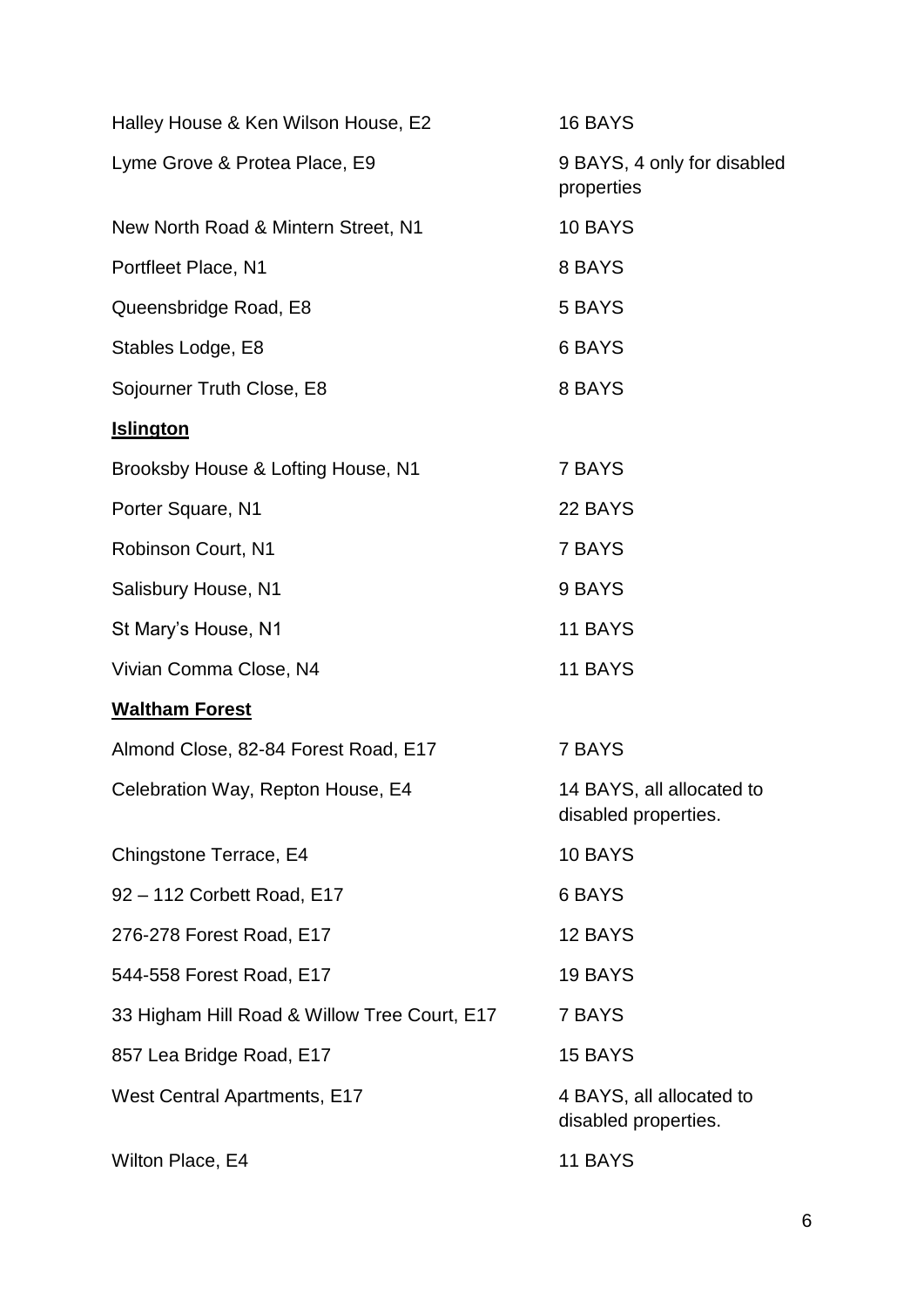#### **Sites without Car Parking**

#### **Camden**

Holland Dwellings Thurstan Dwellings

#### **Hackney**

50 Acton Mews Ainsworth Road Amhurst Place Ayrsone Road Bramble Road 84 Britannia Walk Burbage House Commercial Road Cropley Street Crusoe Mews De Beauvoir Crescent Delta House 2 Dunston Road Durham House Eleanor Close Fenn Street Finsbury Park Road Frampton Park Road Gayhurst Road Gower Walk Grand Canal Apartments Graham Road Green Lanes Groombridge Road Hill House Homerton High Street Hoxton Street Kingsland Road Lansdowne Drive Lenthall Road Liz McKeon House Lordship Road Malvern Road Mandarin Wharf Mildmay Ave Middleton Road Morning Lane Nile Street Oldfield Road Pemberton Terrace Provost Street Richmond Road Rixon Street

#### **Islington**

Alfred Wallis House Annette Road Ashbrook Road Barnes House Beaver House Beacon Hill Bracey Mews Canonbury Court Chatterton Road Coleridge Court Corbyn Street Cynthia House Davenant Road Drayton Park Mews Essex Road Faithful House Gillespie Road Graham Robertson House Hill House Graham Street Grenville Road Highbury Quadrant Hillmarton Road Horsell Road Island Apartments Kingsdown Road Kinver House Linton House Loraine Road McKenzie Road Melgund Road Menard Court Mintern Street Newcombe House Newhall Court Novello Court Salisbury House N5 Spring Villa Stock Orchard Crescent Thomas Cromwell Court Victor Cazlett House Walters House Zoffany Street

#### **Waltham Forest**

Barton Terrace Corbett Toad